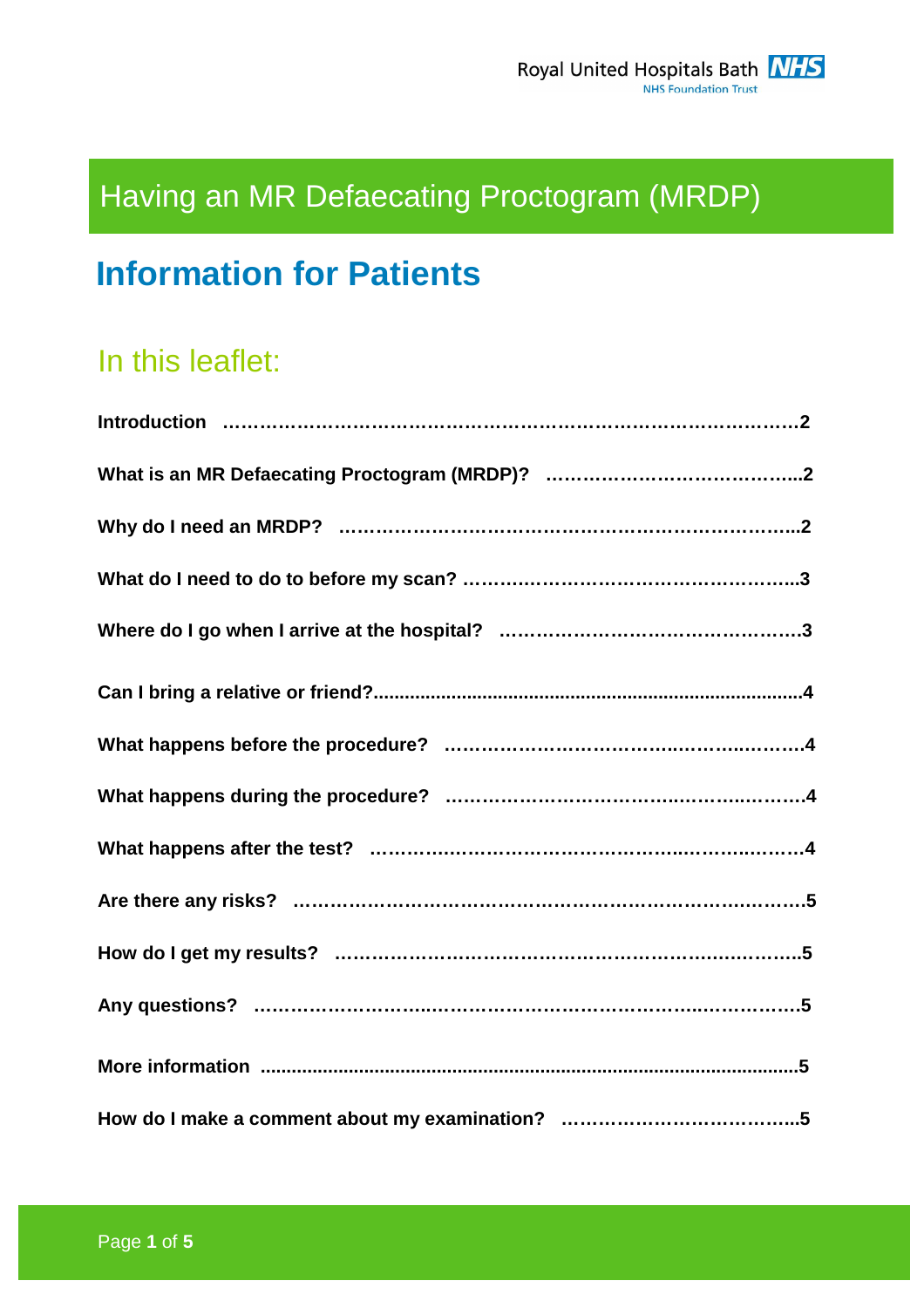## Introduction

This leaflet tells you about having MR Defaecating Proctogram, a test to look at the way the lower bowel (rectum) empties and how the muscles of the pelvic floor and bladder move when you strain or pass faeces. It explains how the test is done, what to expect, and what the possible risks are.

If you have any questions or concerns, please do not hesitate to speak to a doctor or nurse caring for you.

## What is an MR Defaecating Proctogram (MRDP)?

An MR Defaecating Proctogram uses an MRI scanner to look at the way the lowest part of your bowel (rectum) empties and how the muscles of the pelvic floor and bladder move when you strain or pass faeces.

An MRI scanner is a short tunnel that is open at both ends. It uses a powerful magnet, radiowaves and a computer to produce images of the internal structures of the body. MRI does not use ionizing radiation (x-rays). The scanner is operated by a Radiographer, who is a professional trained to carry out Xrays and other imaging procedures. The pictures are displayed on a computer workstation for examination by the Radiologist, who is a doctor specially trained to interpret the images and carry out more complex imaging examinations



MRI scans provide good detail of internal organs, blood vessels and soft tissues so are often the preferred method of diagnosing and assessing a wide range of medical conditions such as cancers, infection, inflammation, cardiovascular disease, trauma and musculoskeletal disorders. For MRDP, repeated MR images can show how the bowel and muscles move during straining to empty the rectum.

## Why do I need an MRDP?

Your doctor may have referred you for an MRDP because you are experiencing problems passing faeces. Either you may find it difficult and feel constipated, or perhaps you still feel there is more to come when you have finished and have trouble controlling yourself.

Sometimes this examination is also performed for other reasons, including because your doctor suspects you may have a "prolapse" or because you are suffering from urinary incontinence.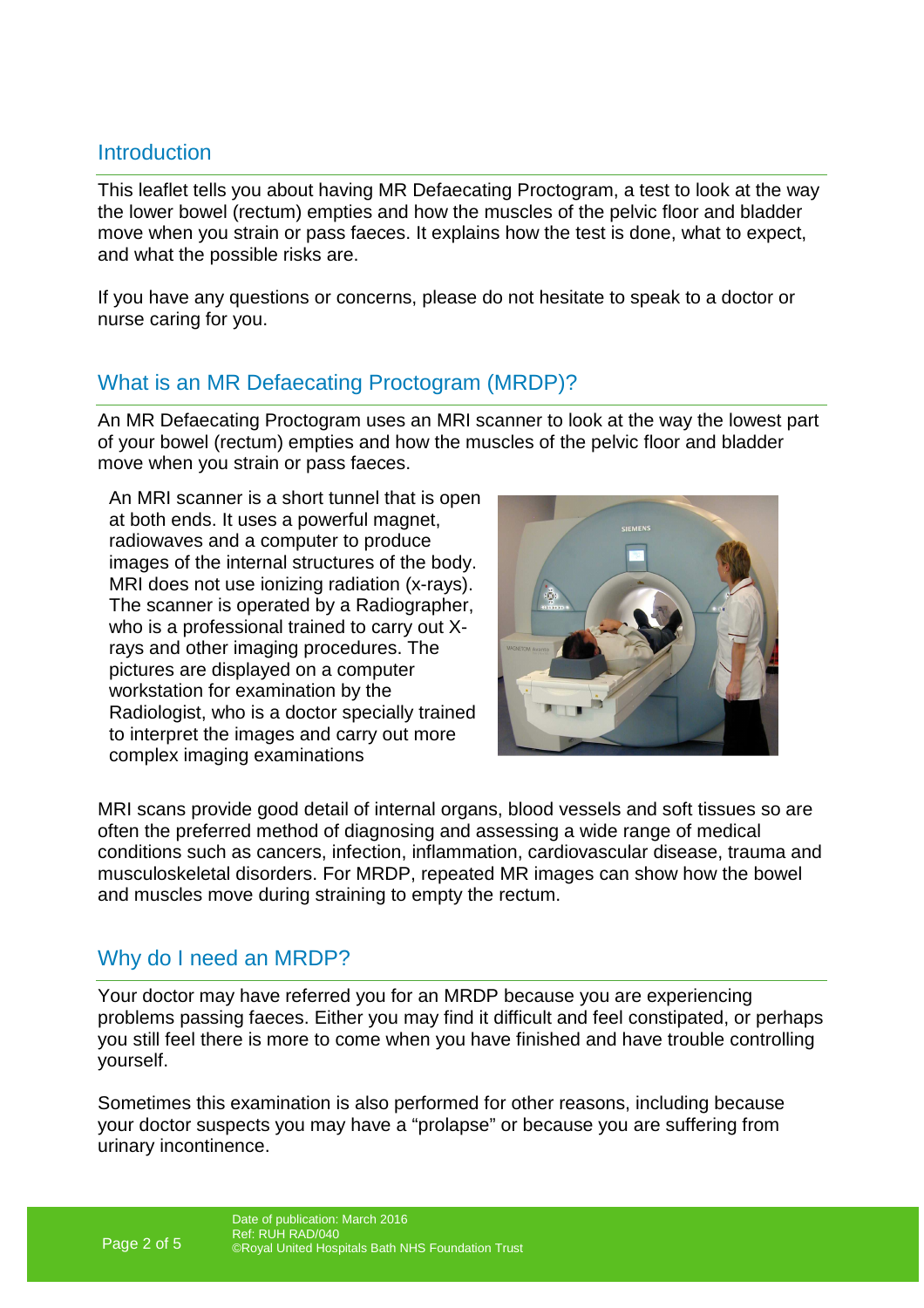Most of these problems are related to damage of the muscles in the pelvis, usually during childbirth, although they are sometimes related to inflammation or previous operations in this area.

An MRDP is performed so that your doctor can visualise what is happening in your pelvis when you strain, to help them decide what the best treatment plan is for you, which can range from pelvic floor exercises to an operation.

## What do I need to do before my scan?

#### **Diet and Medications**

There are no restrictions to your diet prior to this procedure. You should continue to take all your normal medication.

#### **Females**

Females are asked to contact the Radiology department if you suspect that you may be pregnant. There is no evidence that MRI is unsafe in pregnancy, but as a precaution, we do not perform MRI on pregnant ladies unless it is essential.

#### **MRI Safety Questionnaire**

The magnetic field used for MRI scans is very strong and can affect metal or electronic implants. Please take time to read through and complete the attached MRI Safety questionnaire, which asks about any metal implants, such as artificial joints and stents, or electronic devices, such as a pacemaker, that you may have inside you. If all of the answers are 'no', then please bring the completed questionnaire to your appointment. If, however there are answers that are 'yes', then please return the completed questionnaire immediately to the Radiology department or telephone the MRI appointments desk for advice.

## Where do I go when I arrive at the hospital?

Please report to the reception desk in the Radiology department (B8) in good time with your appointment letter. Please click on the following link for a site map of the hospital:

#### http://www.ruh.nhs.uk/finding/documents/RUH\_directory\_map.pdf

You will be asked to sit in the waiting area until called by a member of staff. A member of the team will explain the test, go through the MRI safety questionnaire with you, and answer any questions.

You will be shown to a private cubicle and asked to change into a clean gown. Please do not wear items of jewellery, as they will need to be removed prior to the scan. Your clothes and valuables will be secured in a locker until after the procedure.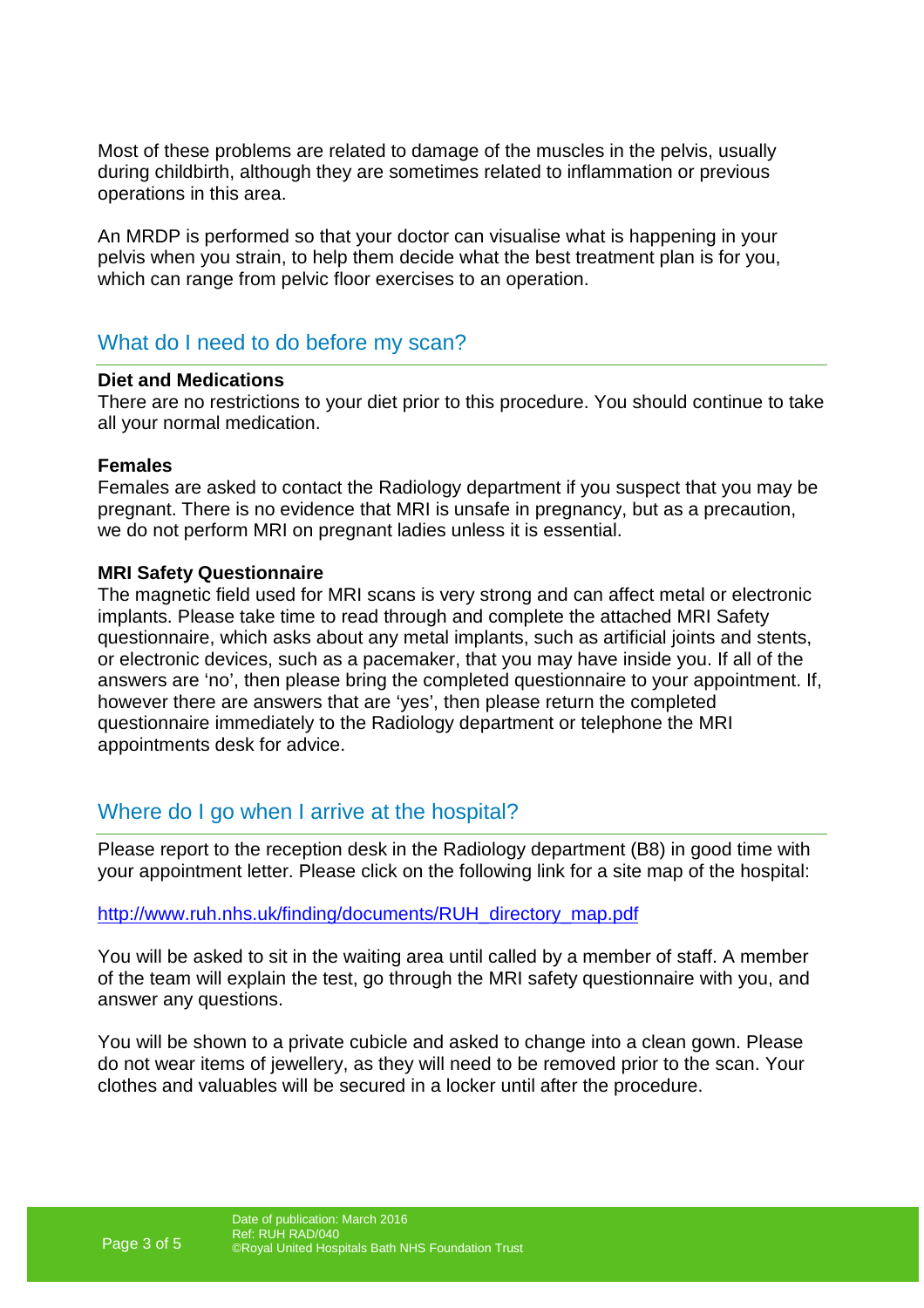## Can I bring a relative or friend?

You may bring a relative or friend with you to the appointment but, for reasons of safety, they will not be able to accompany you into the examination room, except in very special circumstances.

If you need an interpreter please tell us when you receive your appointment so that we can arrange this.

## What happens before the procedure?

You will first be taken to a private room within the radiology department where a member of the team will insert a phosphate enema into your rectum. This involves you lying on your side whilst a cupful of clear liquid is injected into the rectum. This will make you want to defecate and you will be sat close to a toilet. The enema is given to cleanse your rectum prior to the procedure.

## What happens during the procedure?

After approximately 20 minutes, the rectum will be empty and you will enter the MRI scanner, which contains a powerful magnet. You will be asked to lie down on the scanner bed on top of absorbent paper sheets. A member of the team will fill your rectum with a clear, clean, lubricant jelly. The scanner table will then move into the MRI scanner. The first scan commences with you lying still within the MRI scanner. You will be asked to perform a squeeze maneuver, as if you are trying to stop yourself from urinating, while a second scan is performed. You will then be asked to empty your bowel on to the absorbent paper whilst we continue to scan your pelvis. Don't worry about getting yourself or the scanner dirty. Your rectum has been cleansed by the enema prior to the test so that when you empty your bowel on the scanner table, you will only be passing clean jelly. The scan finishes by asking you to strain once again whilst we perform the final scan.

At certain times during the procedure, the MRI scanner will make a loud knocking noise caused by the magnets in the machine being turned on and off. You may be given earplugs or headphones to wear. You are welcome to bring your own music CD with you to listen to through the headphones during the scan.

The MRI scan takes approximately 20-30 minutes to complete. You will be alone in the MRI room during the scan but the Radiographer will be able to see, hear and speak with you at all times.

## What happens after the test?

At the end of the examination you will be shown to an area, where you may wash and get changed in privacy.